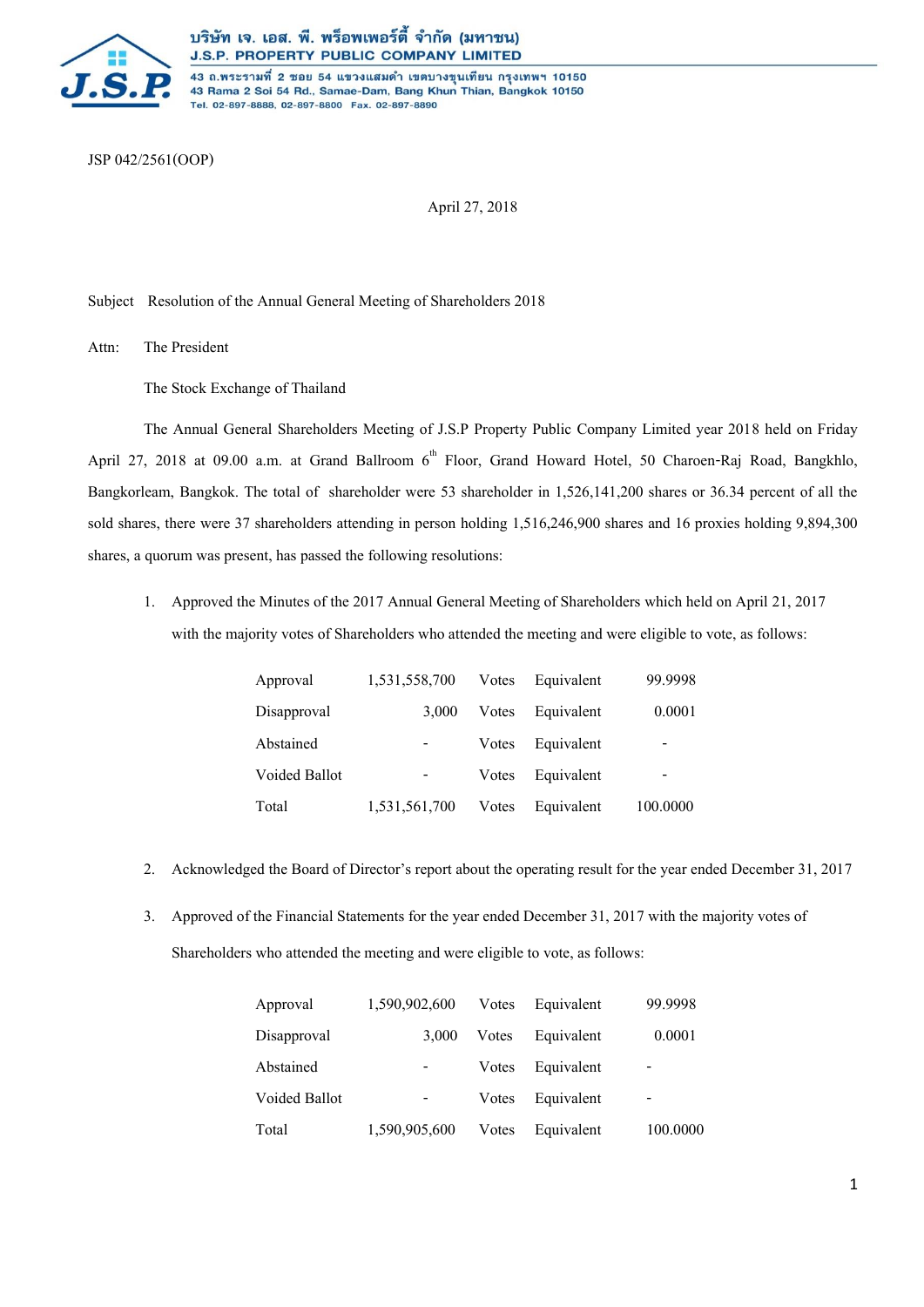

43 ถ.พระรามที่ 2 ซอย 54 แขวงแสมดำ เขตบางขุนเทียน กรุงเทพฯ 10150 43 Rama 2 Soi 54 Rd., Samae-Dam, Bang Khun Thian, Bangkok 10150 Tel. 02-897-8888, 02-897-8800 Fax. 02-897-8890

4. Approved the omission of the Annual dividend payment for the year 2017.

With the majority votes of Shareholders who attended the meeting and were eligible to vote, as follows:

| Approval             | 1,590,902,600 | Votes | Equivalent | 99.9998  |
|----------------------|---------------|-------|------------|----------|
| Disapproval          | 3.000         | Votes | Equivalent | 0.0001   |
| Abstained            |               | Votes | Equivalent |          |
| <b>Voided Ballot</b> | -             | Votes | Equivalent | -        |
| Total                | 1,590,905,600 | Votes | Equivalent | 100.0000 |

- 5. Resolution on election of directors in replacement of those who are retired by rotation, details are as followed:
	- The directors who are retired by rotation :
		- 1) Pol.Col.Kosone Ninbodee
		- 2) Mr. Tawatchai Sudtikitpisan
		- 3) Mr. Yongsil Rungchiwa

Those 3 directors had intention not to be nominated for re-election as the Company's directors due to they have a lot of function.

- The new director who was elected in position:
	- Mr. Chokchai Ittiwibul

 The resolution was passed by a majority vote of the shareholders present and voting at the meeting, of which the details are as follows:

| Approval                                                                                     |               | 1,590,952,700     | Votes    | Equivalent | 99.9998                     |
|----------------------------------------------------------------------------------------------|---------------|-------------------|----------|------------|-----------------------------|
| Disapproval                                                                                  |               | 3,000             | Votes    | Equivalent | 0.0001                      |
| Abstained                                                                                    |               |                   | Votes    | Equivalent |                             |
|                                                                                              | Voided Ballot |                   | Votes    | Equivalent |                             |
| Total                                                                                        |               | 1,590,955,700     | Votes    | Equivalent | 100,0000                    |
| Therefore, the Board of Directors, after the election, is consists of 7 members as follows : |               |                   |          |            |                             |
| 1) Prof. Pornchai                                                                            | Chunhachinda  |                   | Position |            | Independent Director        |
| 2) Assoc.Prof.Dr. Ekachidd                                                                   |               | Chungchareon      | Position |            | <b>Independent Director</b> |
| 3) Mr. Vacharin                                                                              | Duangdara     |                   | Position |            | Independent Director        |
| 4) Mr. Chokchai                                                                              | Ittiwibul     |                   | Position |            | Independent Director        |
| 5) Mr. Likhit                                                                                |               | Luesakulkitpaisal | Position |            | Director                    |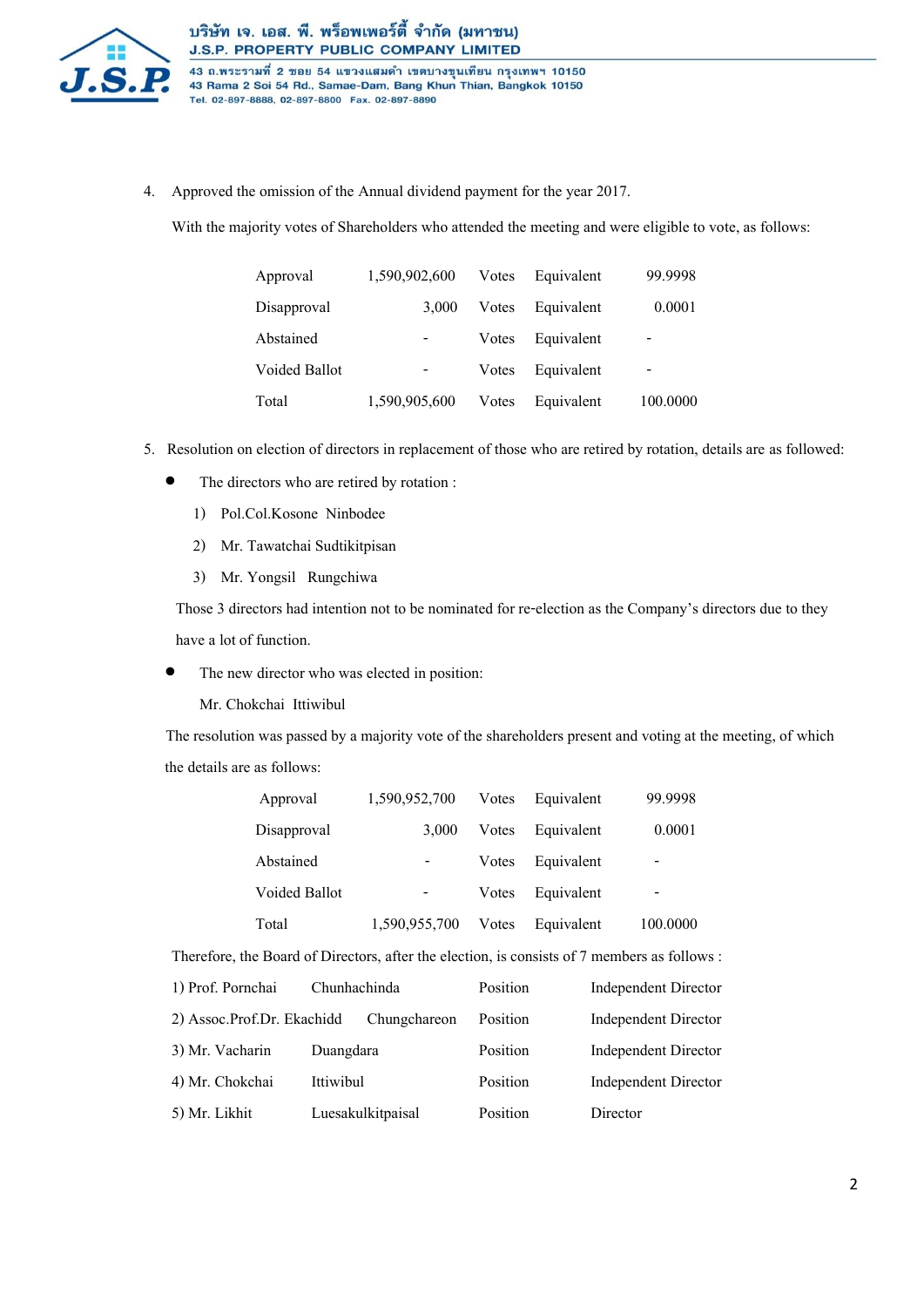

## บริษัท เจ. เอส. พี. พร็อพเพอร์ตี้ จำกัด (มหาชน) **J.S.P. PROPERTY PUBLIC COMPANY LIMITED**

43 ถ.พระรามที่ 2 ซอย 54 แขวงแสมดำ เขตบางขุนเทียน กรุงเทพฯ 10150 43 Rama 2 Soi 54 Rd., Samae-Dam, Bang Khun Thian, Bangkok 10150<br>Tel. 02-897-8888, 02-897-8800 Fax. 02-897-8890

| 6) Mr. Pongsak | Sawatyanon | Position | Director |
|----------------|------------|----------|----------|
| 7) Dr. Peera   | Neerapitak | Position | Director |

6. Approval the remuneration of Directors for the year 2018, which includes the attendance fee retainer fee and director's bonus not exceeding 7,000,000 Baht (Seven Million Baht) which was less than the year 2017 amount of 1,000,000 million baht. as follows :

#### 1. Board of Directors

| Position         |        | Attendance Fee/meeting |
|------------------|--------|------------------------|
| Chairman         | (Baht) | 70,000                 |
| 2. Vice Chairman | (Baht) | 40,000                 |
| 3. Directors     | (Baht) | 30,000                 |

### 2. Audit Committee

| Position     |        | Attendance Fee/meeting |
|--------------|--------|------------------------|
| 1. Chairman  | (Baht) | 40,000                 |
| 2. Directors | (Baht) | 30,000                 |

#### 3. Nomination and Remuneration Committee

| Position     |        | Attendance Fee/meeting |
|--------------|--------|------------------------|
| . Chairman   | (Baht) | 20,000                 |
| 2. Directors | (Baht) | 10,000                 |

## 4. Executive Committee

| Position     |        | Retainer Fee/month |
|--------------|--------|--------------------|
| 1. Chairman  | (Baht) | 100,000            |
| 2. Directors | (Baht) | 70,000             |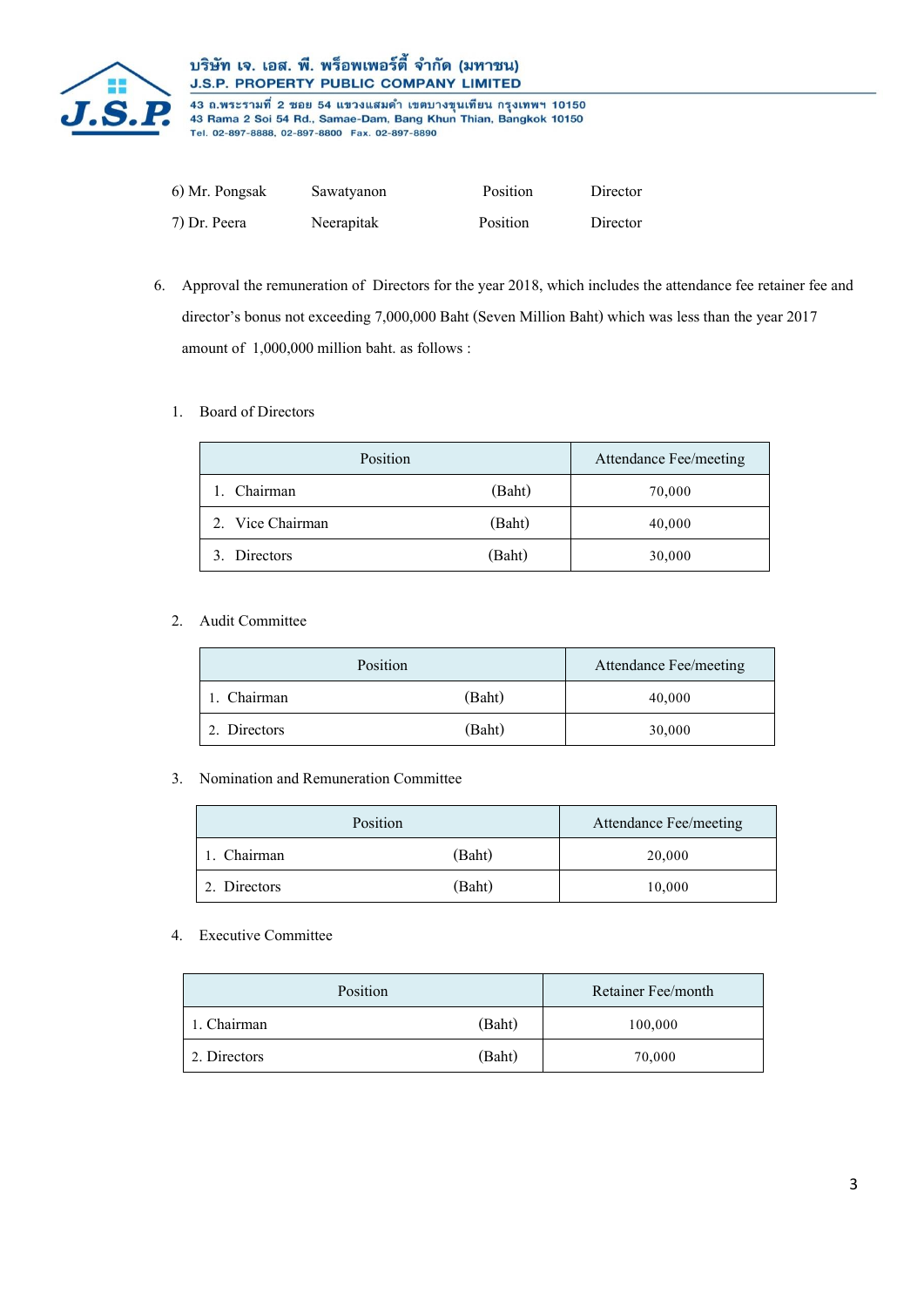

43 ถ.พระรามที่ 2 ซอย 54 แขวงแสมดำ เขตบางขุนเทียน กรุงเทพฯ 10150 43 Rama 2 Soi 54 Rd., Samae-Dam, Bang Khun Thian, Bangkok 10150 Tel. 02-897-8888, 02-897-8800 Fax. 02-897-8890

#### 5. Risk Management Committee

|              | Position | Attendance Fee/meeting |
|--------------|----------|------------------------|
| 1. Chairman  | (Baht)   | 20,000                 |
| 2. Directors | (Baht)   | 10,000                 |

#### 6. Corporate Governance Committee

|              | Position | Attendance Fee/meeting |
|--------------|----------|------------------------|
| 1. Chairman  | (Baht)   | 20,000                 |
| 2. Directors | (Baht)   | 10,000                 |

#### **7.** Other Benefit

| Position          | Benefit |
|-------------------|---------|
| Board of Director | -None-  |
| Sub-Committee     | -None-  |

From the General Meeting of Shareholders approval until there is a change. The remuneration payment will not be exceeded the amount which approved by the General Meeting of Shareholders.

Approved by a vote of not less than two-thirds of the votes of the shareholders present at the meeting as follows:

| Approval             | 1,590,952,700            | Votes | Equivalent | 99.9998  |
|----------------------|--------------------------|-------|------------|----------|
| Disapproval          | 3,000                    | Votes | Equivalent | 0.0001   |
| Abstained            | -                        | Votes | Equivalent | -        |
| <b>Voided Ballot</b> | $\overline{\phantom{a}}$ | Votes | Equivalent |          |
| Total                | 1,590,955,700            | Votes | Equivalent | 100.0000 |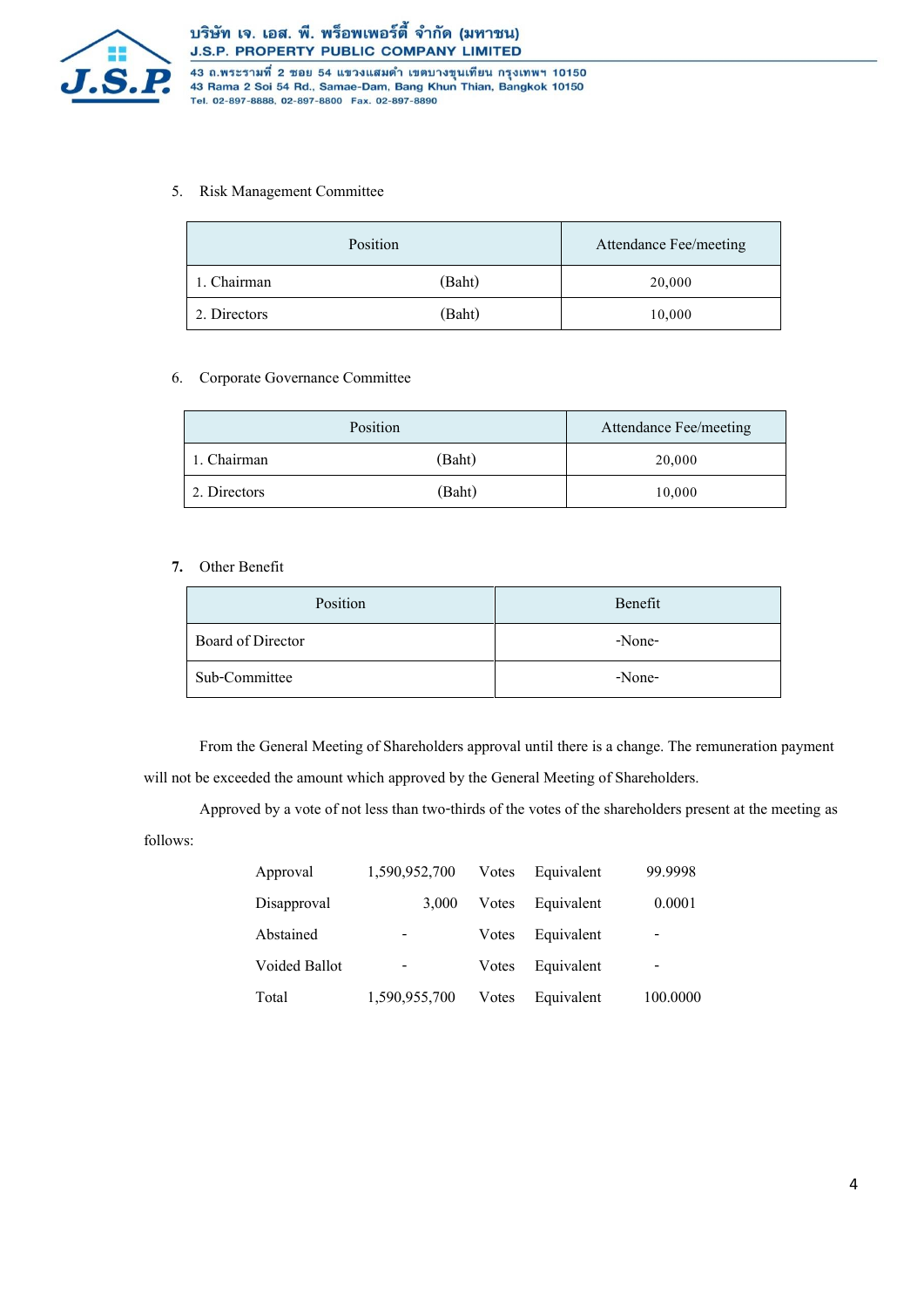

## บริษัท เจ. เอส. พี. พร็อพเพอร์ตี้ จำกัด (มหาชน) J.S.P. PROPERTY PUBLIC COMPANY LIMITED

43 ถ.พระรามที่ 2 ซอย 54 แขวงแสมดำ เขตบางขุนเทียน กรุงเทพฯ 10150 43 Rama 2 Soi 54 Rd., Samae-Dam, Bang Khun Thian, Bangkok 10150 Tel. 02-897-8888, 02-897-8800 Fax. 02-897-8890

7. Approved the appointment of Mr.Khitsada Lerdwana C.P.A No.4958 and/ or Ms.Poonnard Paocharoen C.P.A No.5238 and/or Ms.Vissuta Jariyathanakorn C.P.A No.3853 under the name of the EY Office Limited as the company's auditor for the year 2018 with the auditor remuneration in amount of 2,390,000 Baht (Two million three hundred and ninety thousand baht) with the majority votes of Shareholders who attended the meeting and were eligible to vote, as follows :

| Approval             | 1,590,952,700 | Votes | Equivalent | 99.9998  |
|----------------------|---------------|-------|------------|----------|
| Disapproval          | 3.000         | Votes | Equivalent | 0.0001   |
| Abstained            |               | Votes | Equivalent |          |
| <b>Voided Ballot</b> |               | Votes | Equivalent |          |
| Total                | 1,590,955,700 | Votes | Equivalent | 100.0000 |

- 8. Approved to add the company objectives and revised the Memorandum of Association No. 3 Objective
	- 1) Added the objective in No. 25 detail as follows;

" 25. To donate the land, building for the public benefit to the government sector"

2) Revised the Memorandum of Association No. 3

Previously "Item 3 the company objectives have 24 Items the details are as Bor Mor Jor. 002"

Revised "Item 3 the company objectives have 25 Items the details are as Bor Mor Jor. 002"

Approved by a vote of not less than third-fourth of the votes of the shareholders present at the meeting as

follows:

| Approval             | 1,590,955,700 | Votes | Equivalent | 100.0000 |
|----------------------|---------------|-------|------------|----------|
| Disapproval          | -             | Votes | Equivalent | -        |
| Abstained            |               | Votes | Equivalent |          |
| <b>Voided Ballot</b> |               | Votes | Equivalent | -        |
| Total                | 1,590,955,700 | Votes | Equivalent | 100.0000 |